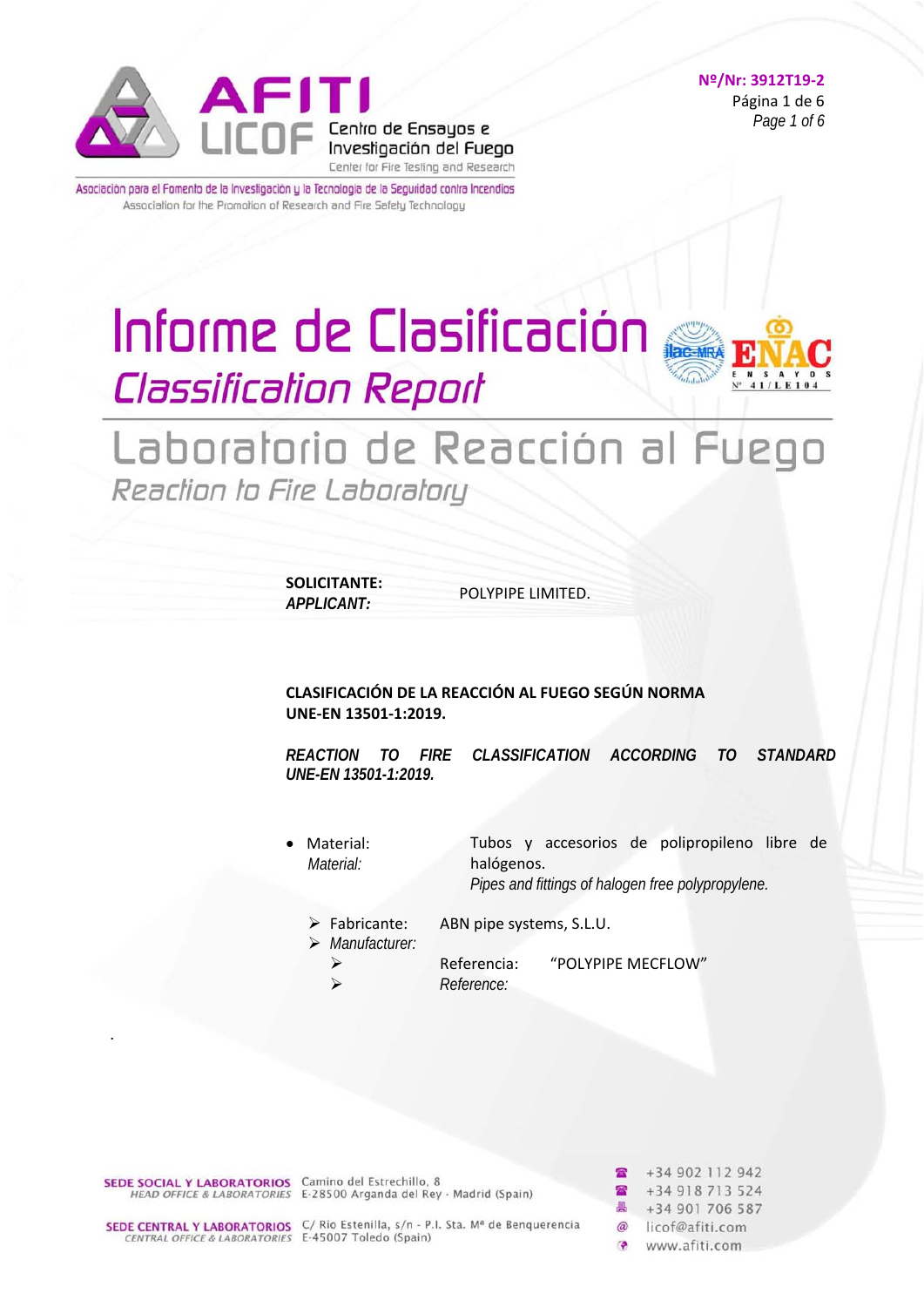

#### CLASIFICACIÓN DE LA REACCIÓN AL FUEGO SEGÚN NORMA UNE‐EN 13501‐1:2019 *REACTION TO FIRE CLASSIFICATION ACCORDING TO UNE-EN 13501-1:2019 STANDARD*

 **Solicitante:**  *Applicant:*

**POLYPIPE LIMITED**  New hythe business park College road , aylesford, maidstone, ME20 7PJ (United Kingdom)

 **Laboratorio emisor:**  *Issuer Laboratory:*

**AFITI‐LICOF** Organismo notificado nº: <sup>1168</sup> *Notified body Nr:* 

 **Producto:**  *Product:* 

Tubos y accesorios de polipropileno libre de halógenos. *Pipes and fittings of halogen free polypropylene.*

Fabricante *Manufacturer:* ABN pipe systems, S.L.U. Parque empresarial Medina on 47400 – MEDINA DEL CAMPO (Valladolid) Referencia: "POLYPIPE MECFLOW"

 **Informe de Clasificación nº:**  *Classification Report Nr:* **3912T19‐2**

*Reference :* 

Fecha de emisión: 03‐dic‐19 *Date of issue : 03rd-Dec-19*

# Contenido del informe ‐ *Content of the report*

| $1 -$  | Objeto del informe            |  | Página 3 |  |  |
|--------|-------------------------------|--|----------|--|--|
|        | Aim of the report             |  | Page 3   |  |  |
| $2 -$  |                               |  | Página 3 |  |  |
|        |                               |  | Page 3   |  |  |
| $3 -$  |                               |  | Página 3 |  |  |
|        | que se basa la clasificación. |  |          |  |  |
|        |                               |  | Page 3   |  |  |
| 4.-    |                               |  | Página 5 |  |  |
|        |                               |  |          |  |  |
| $5. -$ | Limitaciones                  |  | Página 6 |  |  |
|        | <i>I imitations</i>           |  | Page 6   |  |  |

El presente informe se emite en cumplimiento con los requisitos del Sistema de Gestión de la Calidad de AFITI. Si desea formular cualquier comentario o reclamación en referencia al mismo, contacte con nuestro Departamento de Calidad en el email calidad@afiti.com.

La información contenida en este Informe de Clasificación tiene carácter confidencial, por lo que el Laboratorio no facilitará a terceros información relativa a este Informe, salvo que lo autorice el Solicitante.

El presente Informe de Clasificación no debe reproducirse parcialmente sin la aprobación por escrito del Laboratorio

The issuance of this report has been performed in compliance with the requirements of AFITI's Quality System. For any comment or claim in relation with this work, you can address our Quality Department at calidad@afiti.com DOCUMENTO FIRMADO DIGITAL M

**The information held in this Classification Report is a confidential nature, meaning the Laboratory shall not provide information in relation forms<sup>p</sup> pocument** *report to third parties, except with the authorisation of the Applicant.* 

*It is not allowed to reproduce partially this Classification Report without the Laboratory's written approval.*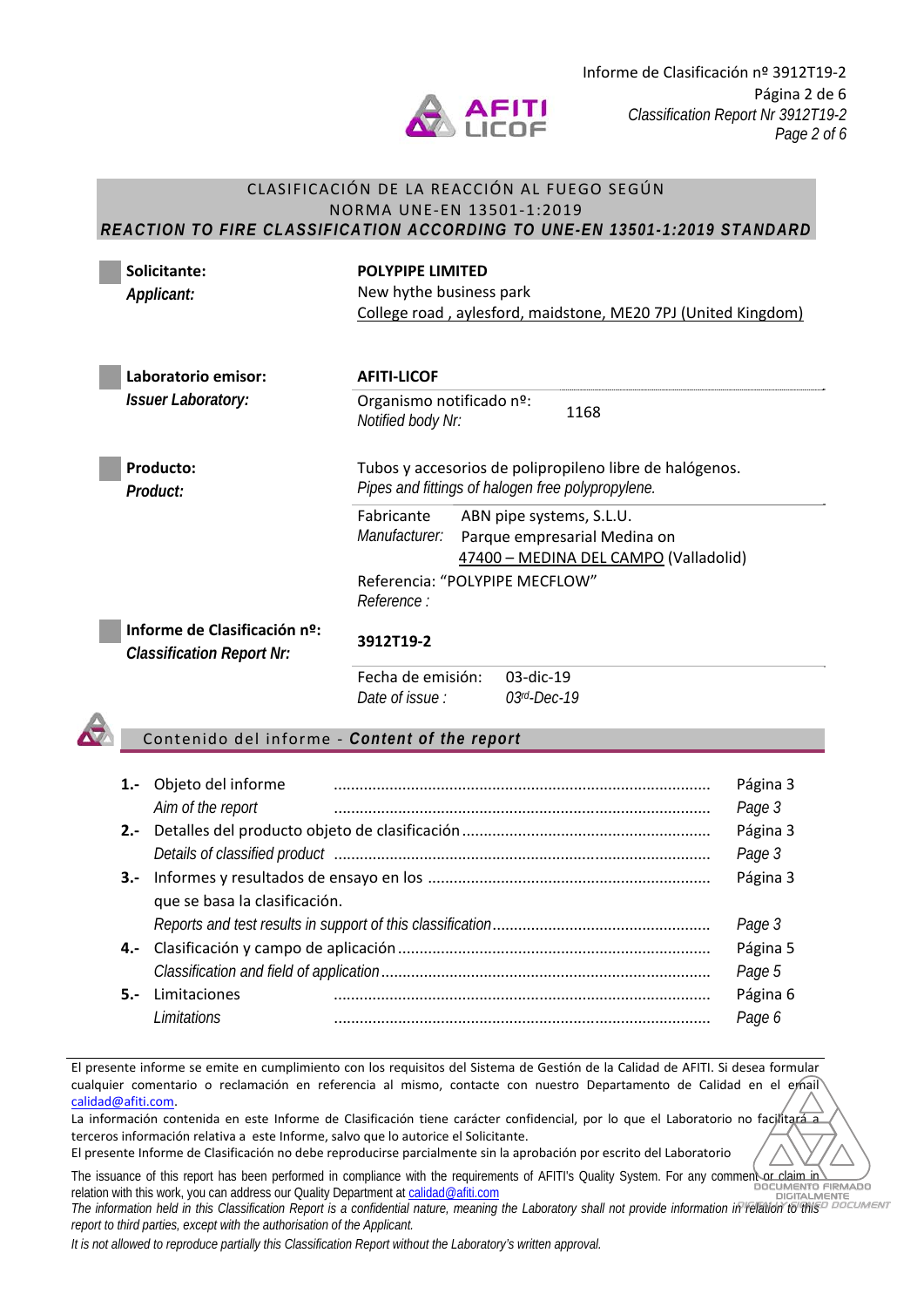

#### **1.‐ OBJETO DEL INFORME ‐** *AIM OF THE REPORT*

Este Informe de Clasificación define la clasificación de la Reacción al Fuego asignada a los tubos y accesorios de polipropileno libre de halógenos, denominado por el solicitante como "POLYPIPE MECFLOW" de acuerdo con los procedimientos establecidos en la norma UNE‐EN 13501‐1:2019 "*Clasificación en función del comportamiento frente al Fuego de productos de construcción y elementos para edificación. Parte 1: Clasificación a partir de datos obtenidos en ensayos de Reacción al Fuego".* 

*This Classification report defines the Reaction to Fire classification of the product of pipes and fittings of halogen free polypropylene as "POLYPIPE MECFLOW" by the applicant on the basis of the procedures established in UNE-EN 13501-1:2019 "Fire classification of construction products and building elements-Part 1: Classification using data from reaction to fire tests".* 

#### **2.‐ DETALLES DEL PRODUCTO OBJETO DE CLASIFICACIÓN**  *DETAILS OF CLASSIFIED PRODUCT*

2.1.‐ GENERAL – *GENERAL*

El producto definido por el solicitante como "POLYPIPE MECFLOW" *s*e define como los tubos y accesorios de polipropileno libre de halógenos según la especificación técnica correspondiente.

*The products defined by applicant as "POLYPIPE MECFLOW" are defined as pipes and fittings of halogen free polypropylene according to the corresponding technical specification.* 

2.2.‐ DESCRIPCIÓN – *DESCRIPTION*

El producto está completamente descrito en el informe de ensayo en el que se basa está clasificación. Dicho informe se identifican en el capítulo 3 del presente informe.

*The product is fully described in the test report is based on. This report is indicated in the chapter 3 of this report.*

#### **3.‐ INFORMES Y RESULTADOS DE ENSAYO EN LOS QUE SE BASA LA CLASIFICACIÓN.**  *REPORTS AND TEST RESULTS IN SUPPORT OF THIS CLASSIFICATION.*

#### 3.1.‐ ENSAYOS – *TESTS*

**Informes de ensayo –** *Test reports*

|                                           |                                  |                        | Norma<br>del   |                                |
|-------------------------------------------|----------------------------------|------------------------|----------------|--------------------------------|
| Laboratorio emisor Solicitante            |                                  | linformes              | ensayo         | Condición final de uso         |
| <i><b>Issuer laboratory</b></i>           | Applicant                        | Reports                | Test standard  | End use application            |
| <b>AFITI-LICOF</b>                        | POLYPIPE LIMITED Nº/ Nr. 3912T19 |                        | UNE-EN         | Sistema de canalización        |
| Pol. Ind. Sta. M <sup>ª</sup> deNew hythe |                                  | F. emisión:            | 13823:2012+    | para redes de agua fría,       |
| Benquerencia                              | business park                    | $03$ -dic-19           | A1:2016        | agua caliente sanitaria,       |
| C/Río Estenilla, s/n College road,        |                                  | Date of issue:         |                | calefacción                    |
| 45007-TOLEDO                              | aylesford,                       | $03rd$ -Dec-19         |                | climatización.                 |
| Organismo                                 | maidstone, ME20                  | $F$ ensayo: 21-oct-19  |                | Plastics piping system for hol |
| notificado nº:                            | 7PJ (United                      | Test date: 21st-Oct-19 |                | and cold water installations.  |
| Notified body Nr:                         | Kingdom)                         | $F$ ensayo: 31-oct-19  | UNE-EN<br>-ISO |                                |
| 1168                                      |                                  | Test date: 31st-Oct-19 | 11925-2:2011   |                                |
|                                           |                                  |                        |                |                                |

DOCUMENTO FIRMADO DIGITALMENTE *DIGITALLY SIGNED DOCUMENT*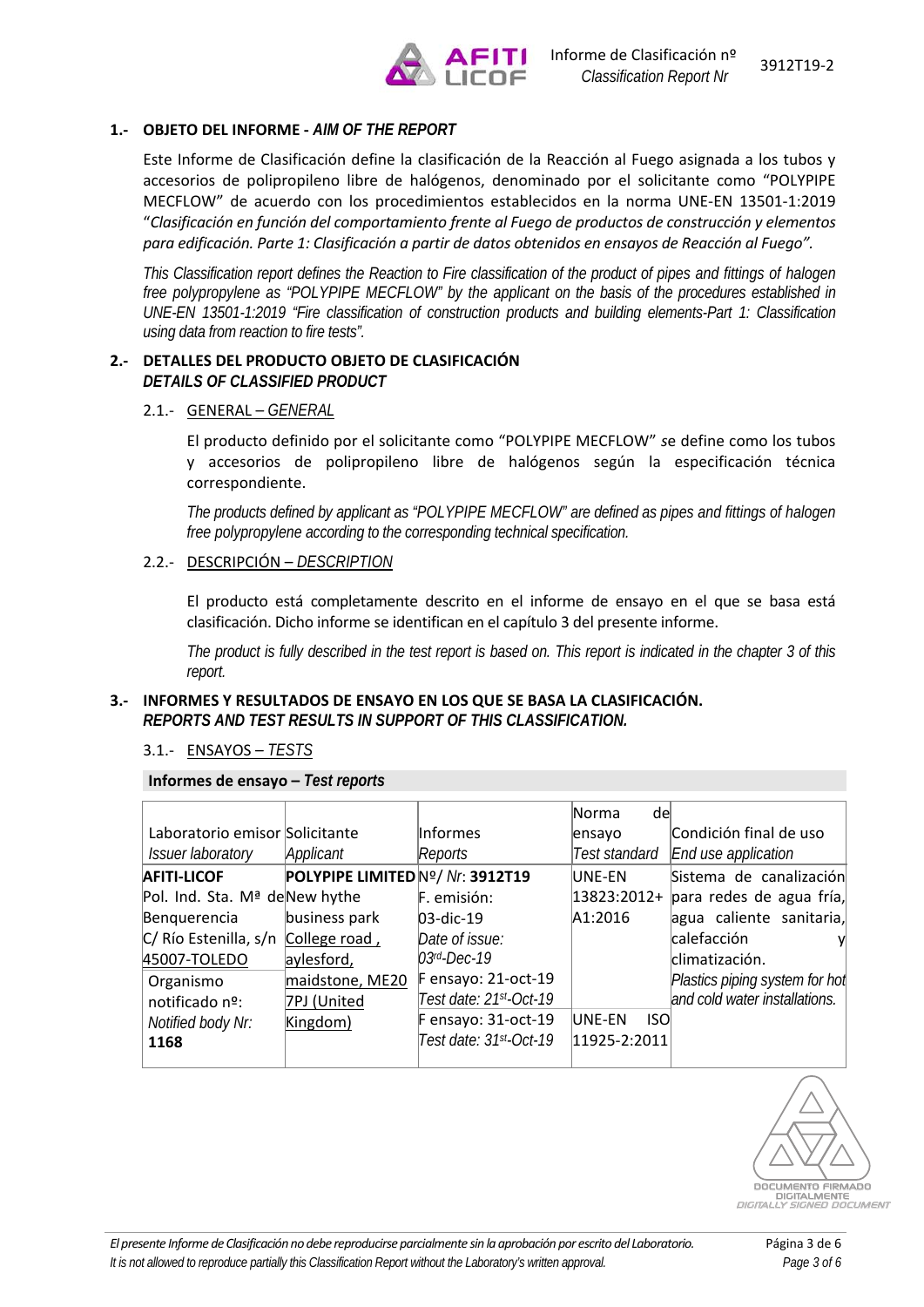

#### **Resultados de ensayo –** *Test results*

*Informe de ensayo nº 3912T19 Test report nr* 

|                                 |                                                         |                                            |                                                                                    | <b>Resultados</b><br><b>Results</b>                                         |
|---------------------------------|---------------------------------------------------------|--------------------------------------------|------------------------------------------------------------------------------------|-----------------------------------------------------------------------------|
| Método de ensayo<br>Test method | Parámetro<br><b>Parameters</b>                          | <b>Número</b><br>de<br>ensayos<br>Nr. test | Media de<br>parámetro<br>continuo (m)<br><b>Continuous</b><br>parameter<br>mean(m) | Parámetros que<br>se tienen que<br>cumplir<br>Compliance with<br>parameters |
|                                 | $FIGRA_{0.2MJ}$ (W/s)                                   | 1                                          | 1,37                                                                               | No aplicable<br>Non applicable                                              |
|                                 | $FIGRA0.4MJ$ (W/s)                                      |                                            | No aplicable<br>Non applicable                                                     | No aplicable<br>Non applicable                                              |
|                                 | $LSF <$ borde                                           |                                            | No aplicable<br>Non applicable                                                     | 図<br>Sí<br>$\Box$ No<br>⊠<br>Yes<br>$\Box$ No                               |
| UNE-EN 13823:2012,<br>S.B.I.    | $THR600s$ (MJ)                                          |                                            | 0,8                                                                                | No aplicable<br>Non applicable                                              |
|                                 | SMOGRA $(m^2/s^2)$                                      |                                            | 0,53                                                                               | No aplicable<br>Non applicable                                              |
|                                 | $TSP_{600 s}$ (m <sup>2</sup> )                         |                                            | 8,9                                                                                | No aplicable<br>Non applicable                                              |
|                                 | Gotas/ partículas en llamas<br>Drops / Particles flamed |                                            | No aplicable<br>Non applicable                                                     | Sí<br>$\boxtimes$ No<br>$\Box$<br>$\boxtimes$ No<br>□<br>Yes                |

|                                                        |                                                                |                                            | <b>Resultados</b><br><b>Results</b>                                          |                                                                             |
|--------------------------------------------------------|----------------------------------------------------------------|--------------------------------------------|------------------------------------------------------------------------------|-----------------------------------------------------------------------------|
| Método de ensayo<br><b>Test method</b>                 | Parámetro<br><b>Parameters</b>                                 | <b>Número</b><br>de<br>ensayos<br>Nr. test | Media de<br>parámetro<br>continuo (m)<br>Continuous<br>parameter<br>mean (m) | Parámetros que<br>se tienen que<br>cumplir<br>Compliance with<br>parameters |
| UNE-EN ISO 11925-2:2011                                |                                                                |                                            |                                                                              |                                                                             |
| Exposición = 30 s<br>$Esposure = 30 s$                 | $F_s \leq 150$ mm                                              |                                            | No aplicable<br>Non applicable                                               | $\Sigma$ Sí<br>□ No<br>⊠<br>$\Box$ No<br>Yes                                |
| Gotas/partículas en llamas<br>Drops / Particles flamed | Inflamación del papel<br>de filtro<br>Ignition of filter paper | 1                                          | No aplicable<br>Non applicable                                               | Sí<br>区 No<br>□<br>Yes<br>$\boxtimes$ No                                    |

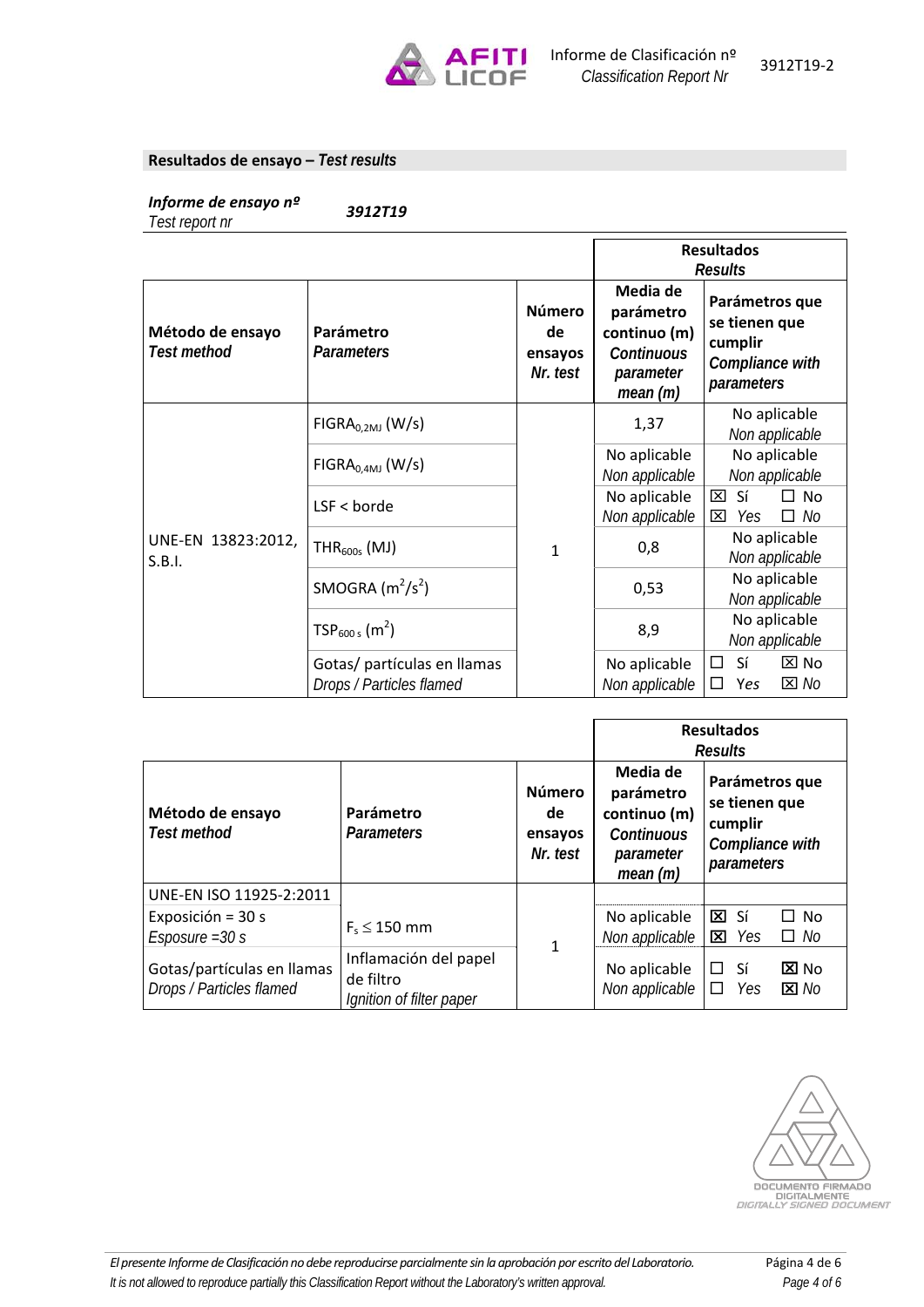

#### **4.‐ CLASIFICACIÓN Y CAMPO DE APLICACIÓN**  *CLASSIFICATION AND FIELD OF APPLICATION*

# 4.1.‐ NORMA DE CLASIFICACIÓN – *CLASSIFICATION STANDARD*

La clasificación de la reacción al fuego se ha realizado de acuerdo con lo establecido en la norma UNE‐EN 13501‐1:2019.

*Reaction to Fire classification according to UNE-EN 13501-1:2019 standard.* 

## 4.2.‐ CLASIFICACIÓN – *CLASSIFICATION*

El producto "POLYPIPE MECFLOW" presenta la siguiente clasificación *Product "POLYPIPE MECFLOW" reaches the following classification*:

# **Clasificación de la Reacción al Fuego –** *Reaction to fire classification*



# 4.3.‐ CAMPO DE APLICACIÓN – *FIELD OF APPLICATION*

Según lo establecido en la norma UNE‐EN 13238:2011, tiene el siguiente campo de aplicación. *According to UNE-EN 13823:2011 standard, it has the following field of application.* 

La clasificación obtenida sigue siendo válida para las siguientes variaciones en las características de la muestra, sin que la realización de estas modificaciones suponga la ejecución de nuevos ensayos.

*Classification obtained is valid for the following specimen's characteristic variations, without the need of further testing.* 

| Característica/Propiedad | Variación permitida                                                                                                                                                               |
|--------------------------|-----------------------------------------------------------------------------------------------------------------------------------------------------------------------------------|
| Characteristic/Property  | Range allowed                                                                                                                                                                     |
| - Tipo de producto       | Tubos y accesorios de polipropileno libre de halógenos.                                                                                                                           |
| Kind of product          | Pipes and fittings of halogen free polypropylene.                                                                                                                                 |
| - Sustrato<br>Substrate  | Sustratos de fibrocemento con densidad igual o<br>superior<br>1350 kg/m <sup>3</sup> .                                                                                            |
|                          | Sustratos con una euroclase A1 o A2-s1, d0,<br>Substrates of fibrecement with density equal or higher than 1350 kg/m <sup>3</sup> .<br>Substrateswith a euroclass A1 or A2-s1,d0, |

DOCUMENTO FIRMADO<br>DIGITALMENTE<br>JITALLY SIGNED DOCUMENT DIGITALMENTE *DIGITALLY SIGNED DOCUMENT*